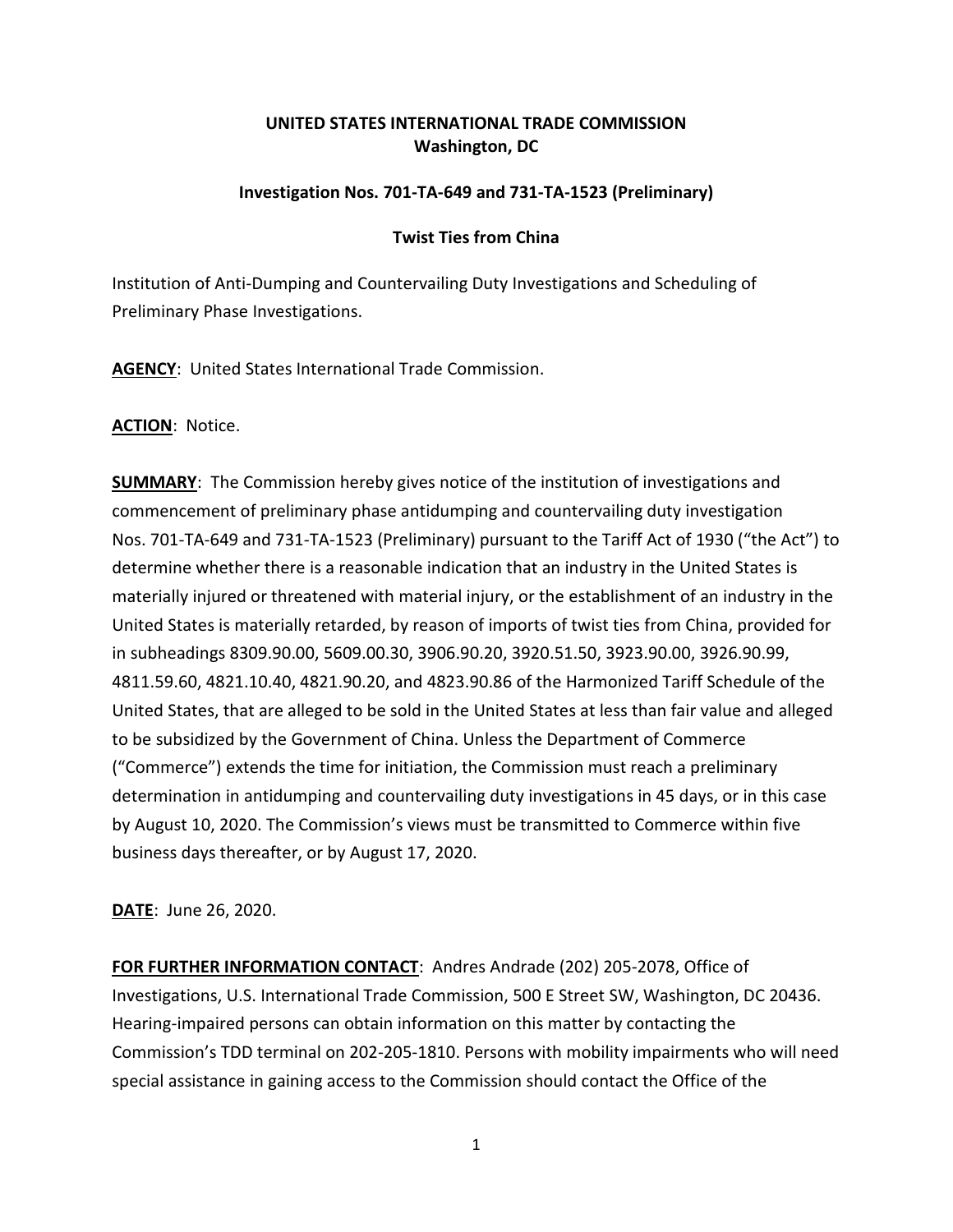Secretary at 202-205-2000. General information concerning the Commission may also be obtained by accessing its internet server (*[https://www.usitc.gov](https://www.usitc.gov/)*). The public record for these investigations may be viewed on the Commission's electronic docket (EDIS) at *[https://edis.usitc.gov](https://edis.usitc.gov/)*.

## **SUPPLEMENTARY INFORMATION**:

**Background**.--These investigations are being instituted, pursuant to sections 703(a) and 733(a) of the Tariff Act of 1930 (19 U.S.C. 1671b(a) and 1673b(a)), in response to a petition filed on June 26, 2020 by Bedford Industries Inc., Worthington, Minnesota.

For further information concerning the conduct of these investigations and rules of general application, consult the Commission's Rules of Practice and Procedure, part 201, subparts A and B (19 CFR part 201), and part 207, subparts A and B (19 CFR part 207).

**Participation in the investigations and public service list**.--Persons (other than petitioners) wishing to participate in the investigations as parties must file an entry of appearance with the Secretary to the Commission, as provided in sections 201.11 and 207.10 of the Commission's rules, not later than seven days after publication of this notice in the *Federal Register*. Industrial users and (if the merchandise under investigation is sold at the retail level) representative consumer organizations have the right to appear as parties in Commission antidumping duty and countervailing duty investigations. The Secretary will prepare a public service list containing the names and addresses of all persons, or their representatives, who are parties to these investigations upon the expiration of the period for filing entries of appearance.

**Limited disclosure of business proprietary information (BPI) under an administrative protective order (APO) and BPI service list**.--Pursuant to section 207.7(a) of the Commission's rules, the Secretary will make BPI gathered in these investigations available to authorized applicants representing interested parties (as defined in 19 U.S.C. 1677(9)) who are parties to the investigations under the APO issued in the investigations, provided that the application is made not later than seven days after the publication of this notice in the *Federal Register*. A separate service list will be maintained by the Secretary for those parties authorized to receive BPI under the APO.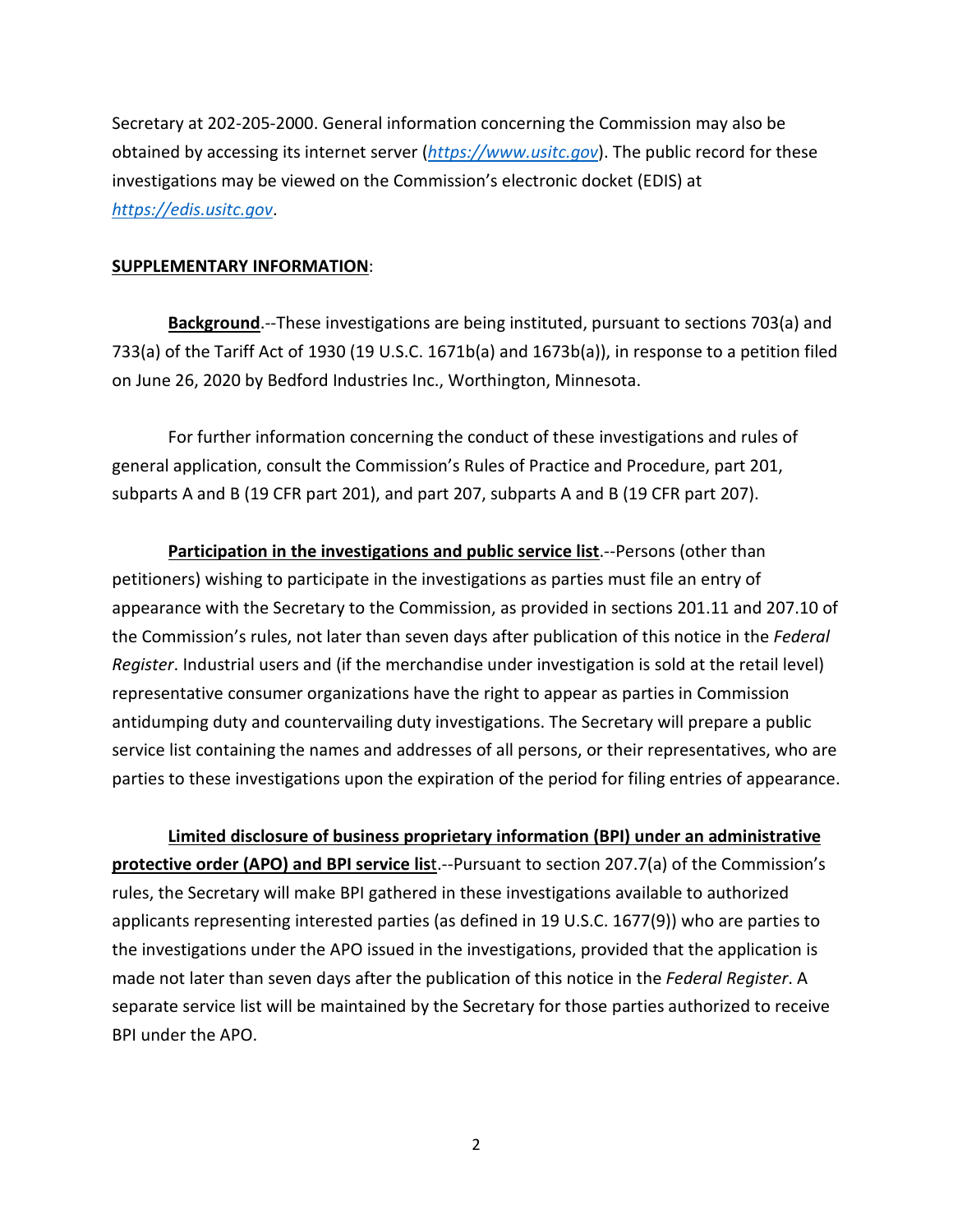**Conference**.—In light of the restrictions on access to the Commission building due to the COVID-19 pandemic, the Commission is conducting its Title VII (antidumping and countervailing duty) preliminary phase staff conferences through submissions of written opening remarks and written testimony, staff questions and written responses to those questions, and postconference briefs. Requests to participate in these written proceedings should be emailed to [preliminaryconferences@usitc.gov](mailto:preliminaryconferences@usitc.gov) (DO NOT FILE ON EDIS) on or before July 15, 2020. A nonparty who has testimony that may aid the Commission's deliberations may request permission to participate by submitting a short statement. Please note the Secretary's Office will accept only electronic filings during this time. Filings must be made through the Commission's Electronic Document Information System (EDIS, *[https://edis.usitc.gov](https://edis.usitc.gov/)*). No inperson paper-based filings or paper copies of any electronic filings will be accepted until further notice.

**Written submissions**.--As provided in sections 201.8 and 207.15 of the Commission's rules, any person may submit to the Commission on or before July 22, 2020, a written brief containing information and arguments pertinent to the subject matter of the investigations. Parties may file written opening remarks and testimony to the Commission on or before July 15, 2020. Staff questions will be provided to the parties on July 17, 2020, and written responses should be submitted to the Commission on or before July 22, 2020. All written submissions must conform with the provisions of section 201.8 of the Commission's rules; any submissions that contain BPI must also conform with the requirements of sections 201.6, 207.3, and 207.7 of the Commission's rules. The Commission's *Handbook on Filing Procedures*, available on the Commission's website at

[https://www.usitc.gov/documents/handbook\\_on\\_filing\\_procedures.pdf,](https://www.usitc.gov/documents/handbook_on_filing_procedures.pdf) elaborates upon the Commission's procedures with respect to filings.

In accordance with sections 201.16(c) and 207.3 of the rules, each document filed by a party to the investigations must be served on all other parties to the investigations (as identified by either the public or BPI service list), and a certificate of service must be timely filed. The Secretary will not accept a document for filing without a certificate of service.

**Certification**.--Pursuant to section 207.3 of the Commission's rules, any person submitting information to the Commission in connection with these investigations must certify that the information is accurate and complete to the best of the submitter's knowledge. In making the certification, the submitter will acknowledge that any information that it submits to